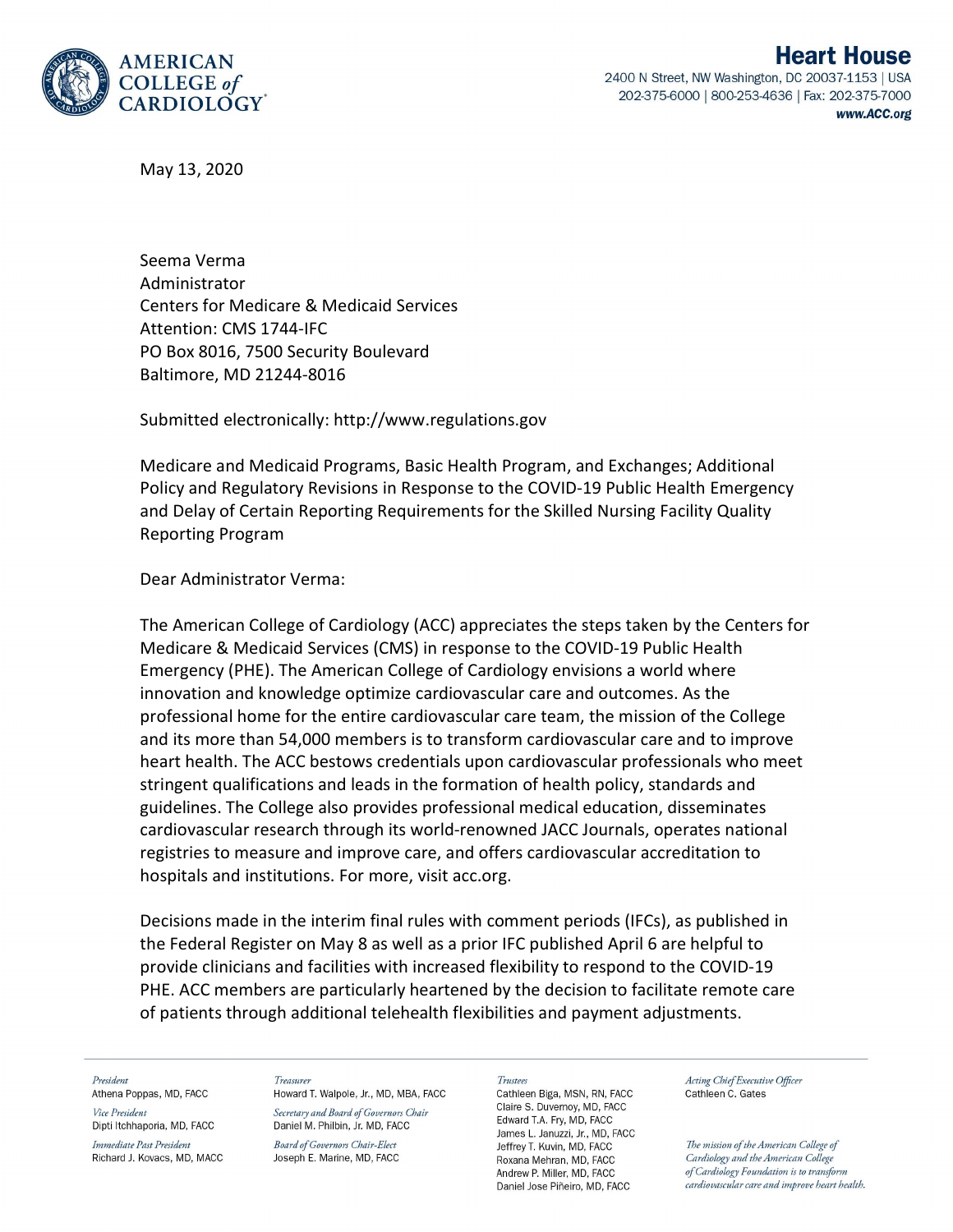Cardiologists and cardiovascular care teams quickly worked to incorporate these changes into workflows to care for patients.

Based on initial experience navigating the new regulations, the ACC is providing feedback on aspects of the IFC that could be clarified or expanded, as well as topics for consideration in future rulemaking or subregulatory guidance. Areas where additional activity/information would be particularly helpful include provision of additional cardiovascular services from a distance, alterations to the Quality Payment Program (QPP), and planning for a gradual return to more normal care protocols.

# Flexibility for Remote and Telehealth Services

The ACC applauds CMS for taking significant action to enhance the ability of the healthcare workforce to focus on COVID-19 treatment and relief by providing telehealth flexibilities throughout the duration of the PHE. Changes to telehealth originating site requirements and frequency limitations have allowed patients to continue receiving care while social distancing and preserving personal protective equipment. Allowing provision of these and other remote communications technology services to new patients and with greater supervision flexibility also furthers those aims. Enforcement discretion to allow use of everyday communications technology and to allow reduced or waived copays has also proven important. Waiving requirements that clinicians be licensed in the state where in-person or telehealth services are rendered if other criteria are met creates the ability for the workforce to muster and enhance access to care where needed. Finally, payment parity for telephone-only services recognizes both the significant amount of time and complexity many patients warrant as well as many elderly or disadvantaged patients' inability to access care through a system that utilizes a video portal.

# Remote Cardiac and Pulmonary Rehabilitation Services

Cardiac rehabilitation (CR) and pulmonary rehabilitation (PR) are medically directed and supervised programs designed to improve a patient's physical, psychological, and social functioning. While CMS has allowed outpatient E&M services to be reimbursed for remote home visits, this flexibility does not currently extend to CR/PR services. These programs utilize supervised exercise, risk factor modification, education, counseling, behavioral modification, psychosocial assessment and outcomes assessment. Some private payors currently have programs in place to promote telehealth for cardiac and pulmonary rehabilitation with good health effects and outcomes. However, as many programs have chosen to halt their face-to-face CR/PR interactions to comply with social

### President

Athena Poppas, MD, FACC Vice President Dipti Itchhaporia, MD, FACC

Immediate Past President Richard J. Kovacs, MD, MACC

### Treasurer

Howard T. Walpole, Jr., MD, MBA, FACC Secretary and Board of Governors Chair Daniel M. Philbin, Jr. MD, FACC

**Board of Governors Chair-Elect** Joseph E. Marine, MD, FACC

### Trustees

Cathleen Biga, MSN, RN, FACC Claire S. Duvernoy, MD, FACC Edward T.A. Fry, MD, FACC James L. Januzzi, Jr., MD, FACC Jeffrey T. Kuvin, MD, FACC Roxana Mehran, MD, FACC Andrew P. Miller, MD. FACC Daniel Jose Piñeiro, MD, FACC

Acting Chief Executive Officer Cathleen C. Gates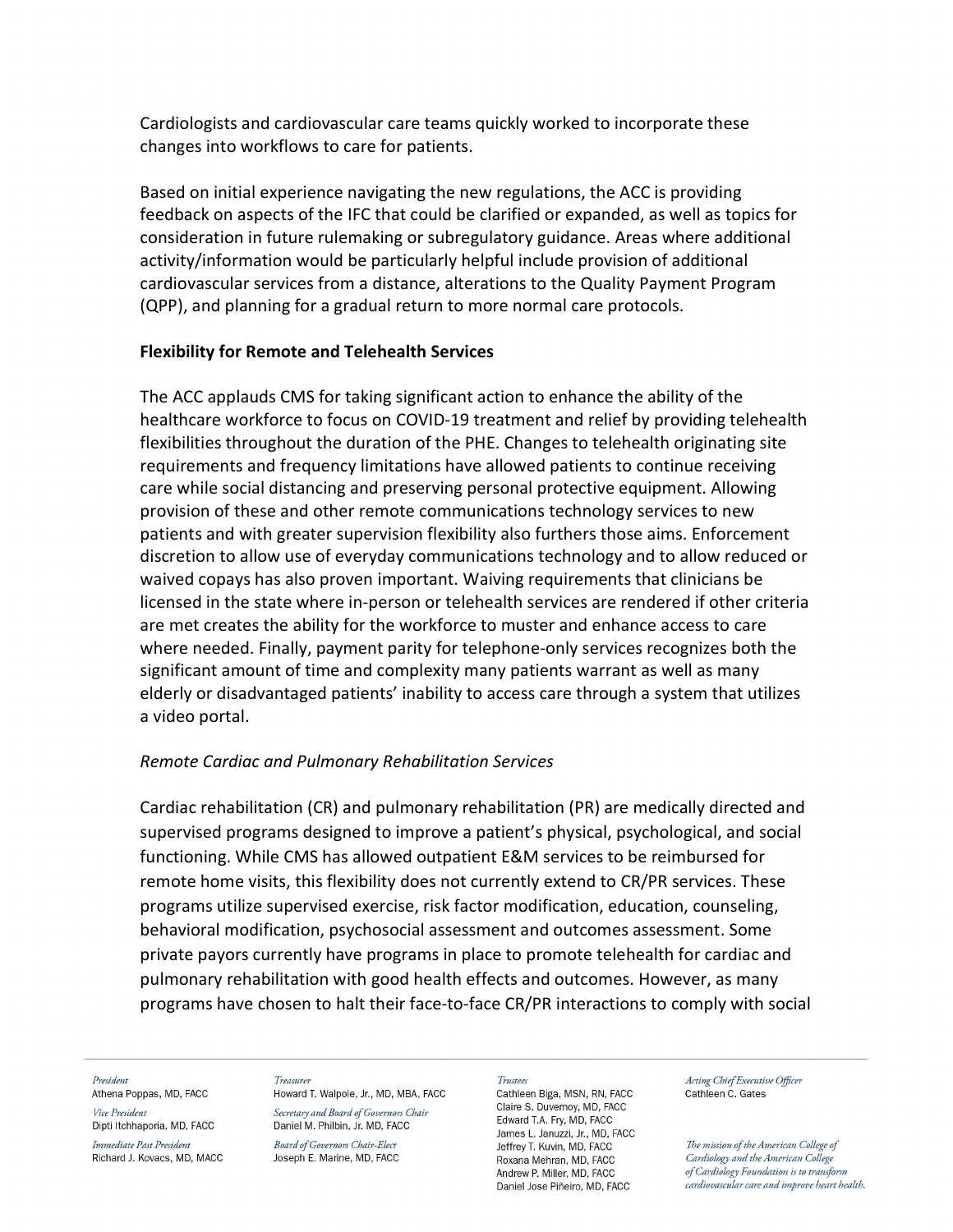distancing amidst the COVID-19 public health emergency, the suspension of these services has significant implications for both patients and programs. There are many reasons why a similar approach for CR/PR services is needed:

1. Patients with cardiovascular and/or pulmonary diseases derive significant health benefits, including reduced hospital readmission rates, when they participate in cardiac/pulmonary rehabilitation. These patients are at increased risk of mortality as well as adverse cardiovascular and pulmonary disease-related events if they are unable to participate in a supervised program of CR/PR while at home.

2. Such events could result in increased mortality but also increased need for emergency department visits or hospitalizations which would increase patients' exposure to COVID-19 and its associated complications, increase their risk of decompensation of their underlying cardiac or pulmonary disease, and occupy acute care beds needed for patients with COVID-19.

3. Regular contact with CR/PR professionals would help to address behavioral and psychosocial aspects of these patients' care during the COVID-19 pandemic such as nutritional choices, access to food, smoking and alcohol consumption, mental health concerns, stress management techniques, and medication adherence. These factors are not only important to the long-term health of our patients but are particularly critical now to support them during this unprecedented crisis.

4. The inability to provide for reimbursable CR/PR services during the COVID-19 pandemic will likely result in layoffs of our CR/PR professionals and jeopardize the viability of some, if not many, CR/PR programs, exacerbating an already significant problem with lack of access to CR/PR programs in many parts of the United States.

The ACC recommends CMS add cardiac and pulmonary rehabilitation services to the Medicare telehealth list using the newly defined subregulatory process described in the May 8 IFC. The College believes such a change would also be aligned with efforts taking place in other parts of the government, such as the Agency for Healthcare Research and Quality (AHRQ) TAKEheart Initiative that aims to increase utilization of cardiac rehabilitation services to improve outcomes. TAKEheart has been coordinating with sites to share resources and strategies to support CR patients during the pandemic.

President

Athena Poppas, MD, FACC Vice President

Dipti Itchhaporia, MD, FACC Immediate Past President Richard J. Kovacs, MD, MACC Treasurer

Howard T. Walpole, Jr., MD, MBA, FACC Secretary and Board of Governors Chair Daniel M. Philbin, Jr. MD, FACC

**Board of Governors Chair-Elect** Joseph E. Marine, MD, FACC

#### Trustees

Cathleen Biga, MSN, RN, FACC Claire S. Duvernoy, MD, FACC Edward T.A. Fry, MD, FACC James L. Januzzi, Jr., MD, FACC Jeffrey T. Kuvin, MD, FACC Roxana Mehran, MD, FACC Andrew P. Miller, MD. FACC Daniel Jose Piñeiro, MD, FACC

Acting Chief Executive Officer Cathleen C. Gates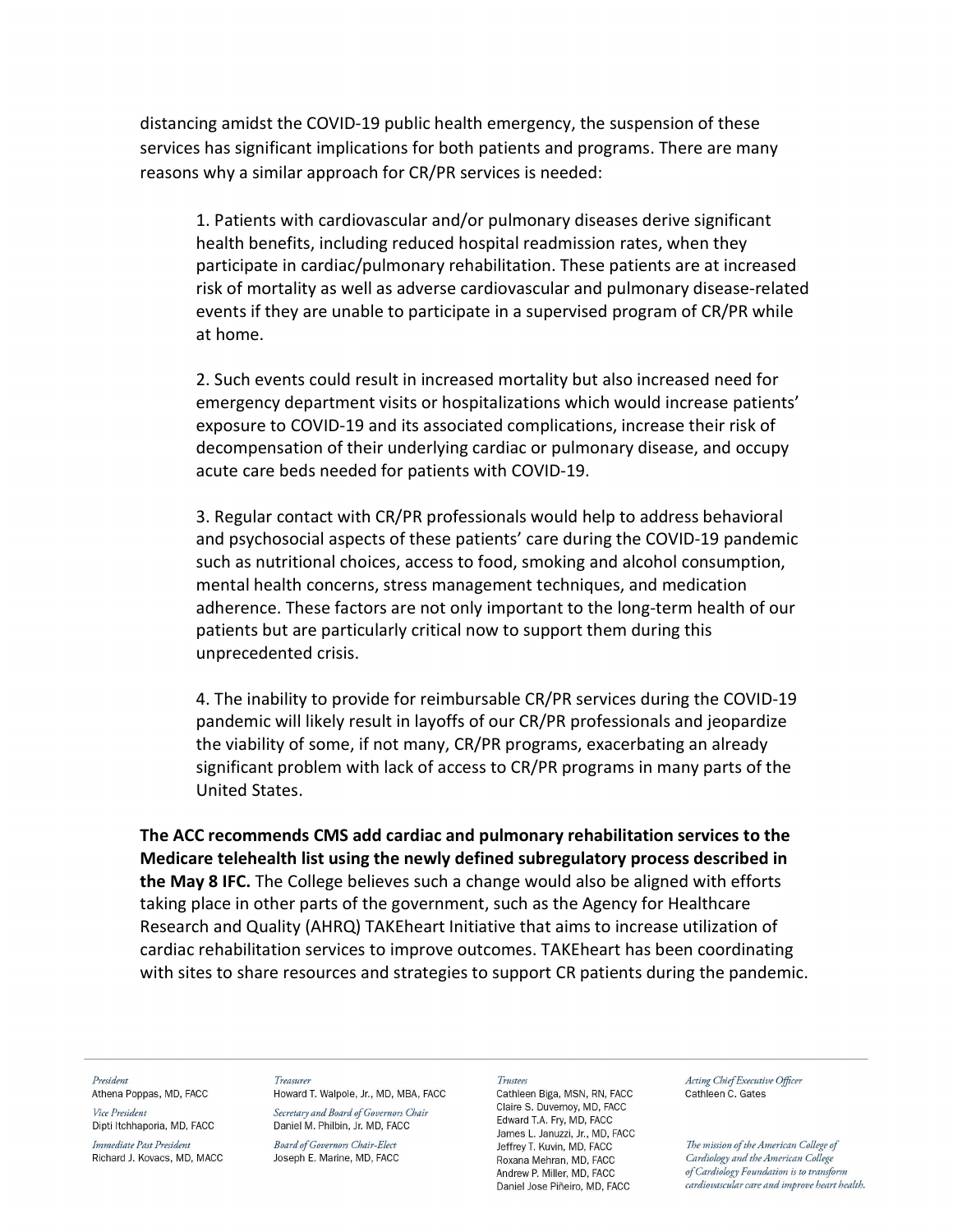# Medium-term Flexibility

It is likely that the course of the COVID-19 crisis will vary significantly in onset and duration in different states and regions. While the danger may be deemed to have passed in some geographic areas—and possibly even nationally—social distancing and other measures will be necessary in other areas to navigate prolonged or delayed outbreaks, particularly while proven therapies for COVID-19 remain unavailable. Continued flexibility for telehealth services and other essential waivers will be needed if the PHE ends while any COVID-19 cases remain.

Further, even as the pandemic begins to subside, an immediate return to the traditional face-to-face model of patient care will not occur, as communities and patients face ongoing limitations and even reluctance to return to normalcy. It will be necessary for newly enacted telehealth flexibilities to continue for some time. The ACC encourages CMS to consider additional changes that would allow telehealth and licensing flexibility on an enduring basis as a tactic to respond to the PHE and mitigate risk after surges until vaccines or other treatments are available. If statutory limitations inhibit further flexibility, it would be important to have that clarified for the public and Congress so further changes can be made.

One way to convey this commitment would be to include telephone management CPT codes 99441-99443 as active, paid services—carrying over the work and technical inputs already deployed in this interim final rule—in CY 2021 physician fee schedule rulemaking. This would provide a period of stability and could be revisited in CY 2022 rulemaking or informed by subsequent changes that Congress may execute. It would also allow for the possibility that the CPT Editorial Panel or AMA RUC may revisit code descriptors or payment inputs in the coming months.

# Quality Payment Program (QPP)

# Merit-based Incentive Payment System (MIPS)

The ACC appreciates CMS's application of the MIPS extreme and uncontrollable circumstances policy to MIPS eligible clinicians and groups for the 2019 performance year. The extended data submission deadline and ability to reweight the MIPS categories to zero percent allowed clinicians to prioritize their focus on patient care.

While the College is pleased with this action, many clinicians and groups who are now experienced with the QPP process were able to submit complete 2019 performance year data before the original March deadline. CMS acknowledges that due to an

President

Athena Poppas, MD, FACC Vice President Dipti Itchhaporia, MD, FACC

Immediate Past President Richard J. Kovacs, MD, MACC Treasurer Howard T. Walpole, Jr., MD, MBA, FACC

Secretary and Board of Governors Chair Daniel M. Philbin, Jr. MD, FACC

**Board of Governors Chair-Elect** Joseph E. Marine, MD, FACC Trustees

Cathleen Biga, MSN, RN, FACC Claire S. Duvernov, MD, FACC Edward T.A. Fry, MD, FACC James L. Januzzi, Jr., MD, FACC Jeffrey T. Kuvin, MD, FACC Roxana Mehran, MD, FACC Andrew P. Miller, MD. FACC Daniel Jose Piñeiro, MD, FACC

Acting Chief Executive Officer Cathleen C. Gates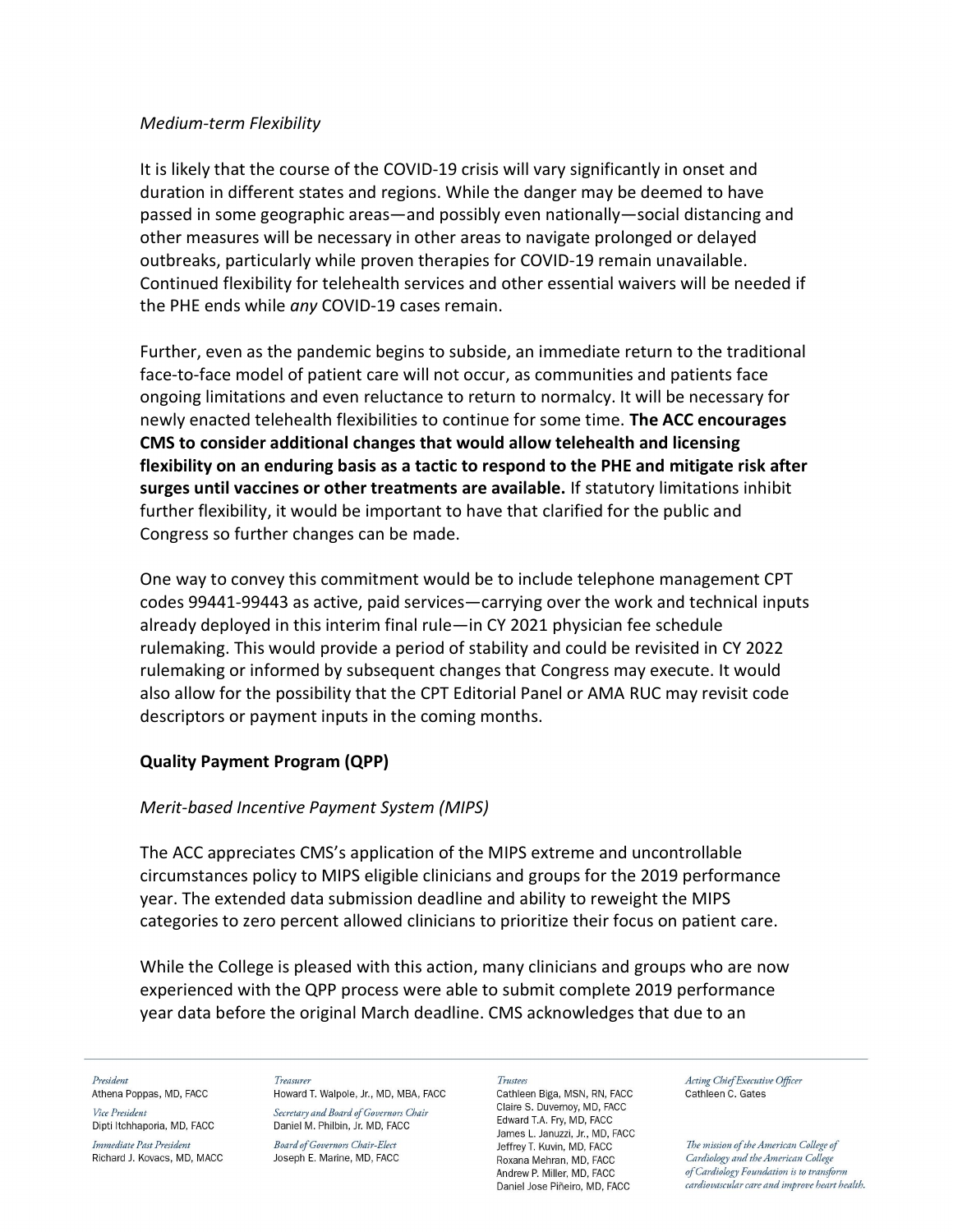increase in the number of QPP participants receiving a neutral payment adjustment under the extreme and uncontrollable circumstances policy, it is likely that anyone who qualifies for a positive payment adjustment will receive a lower that expected amount. The ACC recognizes that CMS is constrained by the requirement to ensure budget neutrality; however, we encourage CMS to continue exploring ways to balance the need for flexibility with the ability to provide meaningful incentives to those clinicians who remain committed to QPP participation.

The ACC anticipates that the COVID-19 PHE will have a greater impact on 2020 QPP performance. Whether due to the clinical effects of COVID-19 in patients or practice changes implemented to mitigate the spread of the disease, it is likely that quality and cost metrics will be impacted. Much is still unknown about the clinical impact of this crisis. CMS should determine how to fairly benchmark 2020 QPP performance and evaluate how this performance year may impact the benchmarks used for the 2021 performance year.

# Advanced Alternative Payment Models (Advanced APMs)

Pre-COVID, cardiologists often reported difficulty meeting the payment/patient volume thresholds needed to qualify as an Advanced APM qualifying participant under the QPP. In order to maintain social distancing and preserve personal protective equipment, the ACC and its members have supported the call to delay elective procedures. The good news is that most elective procedures are being rescheduled to a later date and not being canceled; however, this may impact 2020 performance year volume especially if cases that would have been scheduled at the end of this year are moved to early 2021.

The ACC recommends that CMS and CMMI monitor episode volume under models such as Bundled Payments for Care Improvement Advanced (BPCI Advanced) to determine if clinicians can meet necessary Advanced APM participation thresholds for the 2020 performance year. While the College recognizes that the payment and patient thresholds are set in statute, we ask that CMS and CMMI explore whether program-level changes to elements such as attribution methodologies can help cardiologists qualify as Advanced APM participants.

As it remains unclear when the clinical and financial impacts of the COVID-19 PHE will end, the ACC encourages CMS to continue reviewing the QPP to determine if further flexibility is needed for the 2020 performance year and future years of the program.

President Athena Poppas, MD, FACC Vice President Dipti Itchhaporia, MD, FACC

Immediate Past President Richard J. Kovacs, MD, MACC Treasurer

Howard T. Walpole, Jr., MD, MBA, FACC Secretary and Board of Governors Chair Daniel M. Philbin, Jr. MD, FACC

**Board of Governors Chair-Elect** Joseph E. Marine, MD, FACC

### Trustees

Cathleen Biga, MSN, RN, FACC Claire S. Duvernov, MD, FACC Edward T.A. Fry, MD, FACC James L. Januzzi, Jr., MD, FACC Jeffrey T. Kuvin, MD, FACC Roxana Mehran, MD, FACC Andrew P. Miller, MD. FACC Daniel Jose Piñeiro, MD, FACC

Acting Chief Executive Officer Cathleen C. Gates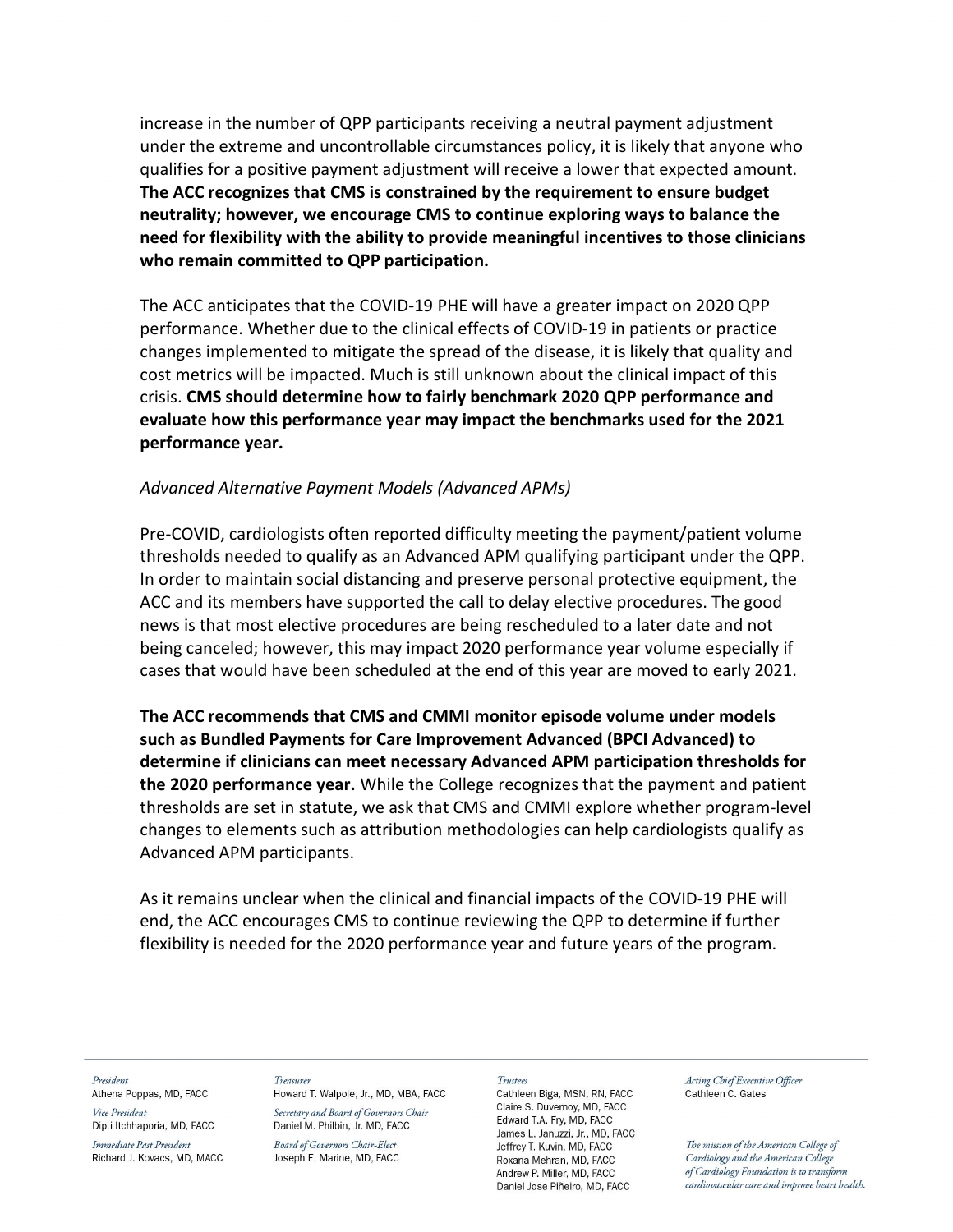# Center for Medicare and Medicaid Innovation (CMMI) Models

The ACC was pleased to see guidance on the Medicare Shared Savings Program (MSSP) and Comprehensive Joint Replacement (CJR) program in the two interim final rules. The College supports the focus to reduce administrative burden and ensure equitable performance for those participating in these models and recommends that a similar approach be applied to all CMMI models. CMS must prioritize support to participants in Innovation Center models to ensure that clinicians continue to play a role in the move to value.

# Medicare Shared Savings Program (MSSP)

With regard to the MSSP changes, the ACC supports the ability for all PY 2020 participants to elect the Basic Track Level B risk levels: 0% downside risk and up to **40% shared savings.** Many clinicians are concerned with their ability to assume financial risk during this unprecedented time. This change, along with existing disaster provisions in the MSSP, will support participants as they weigh continued participation in the model.

# Bundled Payments for Care Improvement Advanced (BPCI Advanced)

Guidance related to other CMMI models such as the BPCI Advanced program was notably absent from both interim final rules issued by CMS. The ACC has engaged CMMI leadership to request immediate changes and program guidance for BPCI Advanced and other Innovation Center models impacted by the COVID-19 PHE.

Specific to BPCI Advanced, the ACC has recommended that CMMI apply the existing natural disaster provision to account for the pandemic. Other CMMI models such as the Next Generation ACO already consider an "epidemiological event" as a trigger event for their disaster policies. Under the BPCI policy, affected clinical episodes with winsorized spending greater than the final target price will be excluded. Affected Clinical Episodes would include episodes across the country with an anchor stay or anchor procedure beginning in the period up to and including 29 days before the 1/20/2020 effective date of the FEMA-designated disaster start date. They would also include episodes up to and including 29 days after the disaster end date.

The College recommends this policy be applied uniformly to all Episode Initiators nationwide and asks CMMI to confirm that the BPCI Advanced Natural Disaster policy will be applied to all episodes initiated as of December 22, 2019; 29 days before the January 20, 2020 effective date of the FEMA-designated disaster start date. Given

### President

Athena Poppas, MD, FACC Vice President Dipti Itchhaporia, MD, FACC

Immediate Past President Richard J. Kovacs, MD, MACC Treasurer Howard T. Walpole, Jr., MD, MBA, FACC

Secretary and Board of Governors Chair Daniel M. Philbin, Jr. MD, FACC

**Board of Governors Chair-Elect** Joseph E. Marine, MD, FACC

### Trustees

Cathleen Biga, MSN, RN, FACC Claire S. Duvernov, MD, FACC Edward T.A. Fry, MD, FACC James L. Januzzi, Jr., MD, FACC Jeffrey T. Kuvin, MD, FACC Roxana Mehran, MD, FACC Andrew P. Miller, MD. FACC Daniel Jose Piñeiro, MD, FACC

Acting Chief Executive Officer Cathleen C. Gates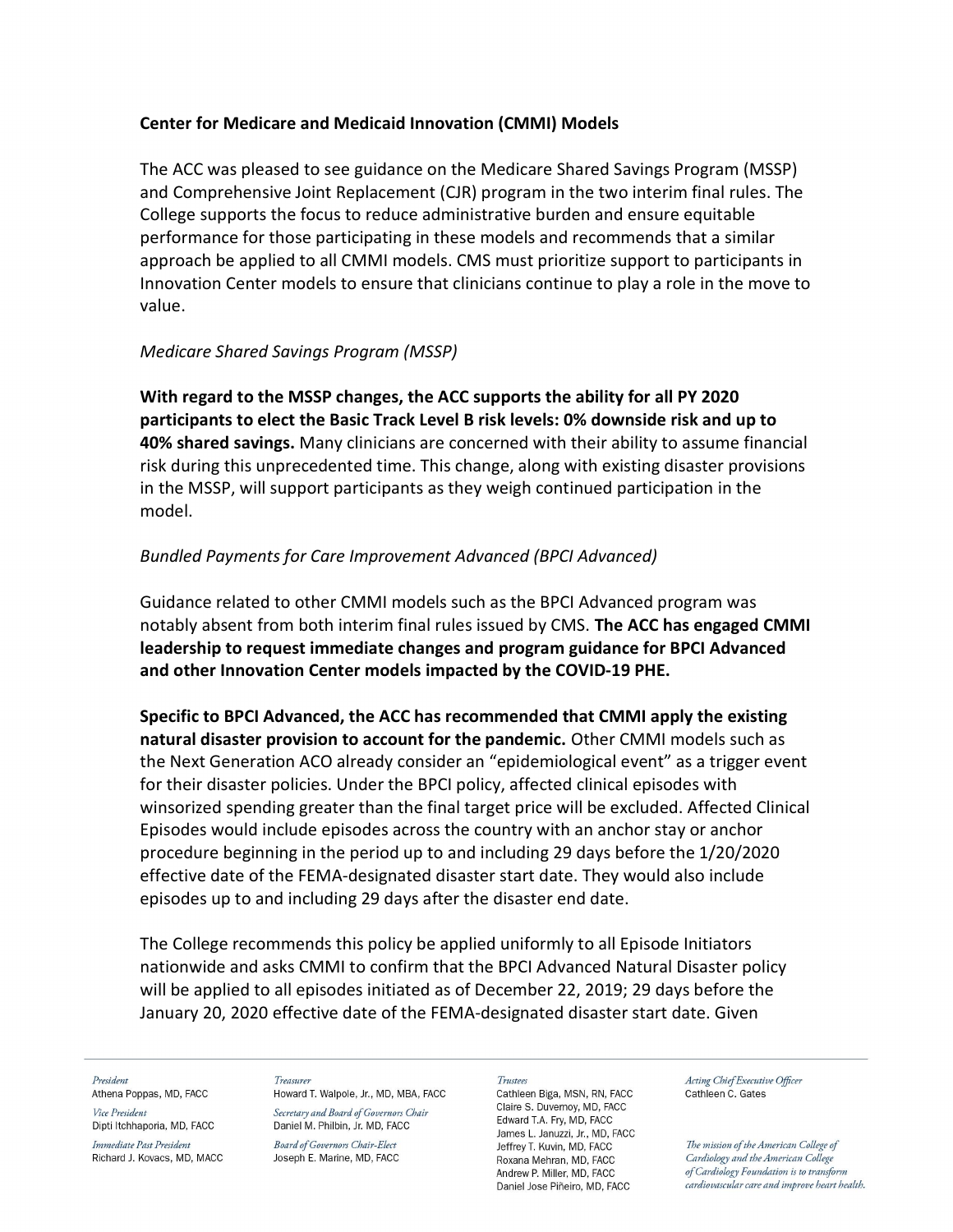projections that the COVID-19 pandemic may continue beyond 2020, CMMI should determine whether the policy should be extended into 2021 when Model Year 4 participation agreements are released later this year and continue to assess the landscape on an ongoing basis, making additional program modifications as needed.

## Future Considerations

## Accelerated and Advance Payments Program

Using new flexibility from the CARES Act, CMS expanded its program for accelerated/ advance payments to improve Medicare providers' short-term financial footing and ensure continued access to necessary resources to sustain their practices. This funding can help practices meet commitments, but clinicians are increasingly concerned that the payoff terms may only defer financial shortfalls should clinical care workflows not normalize sufficiently in the coming months.

Currently repayment begins through reduction of future payments after 120 days and must be complete before 210 days post-disbursement under the program. Any amount outstanding at that time will be subject to regular procedures for interest rates applying to overpayments. The rate for such an overpayment secured by April 19, 2020 is 10.25%. As the impact of the COVID-19 PHE appears increasingly likely to extend beyond the 210-day window, and patient workflows appear unlikely to return to anything resembling normal volumes during that span, the ACC recommends CMS extend the interest-free repayment period and reduce the applicable overpayment interest rate for the Program for payments made as a bridge during the PHE. Extending the repayment window to two years and lowering the rate to 1%, similar to the Paycheck Protection Program, would provide a greater degree of certainty for clinicians, though even that timeframe may need to be extended.

## Enhanced Practice Expense Costs

As mentioned earlier during discussion of the need for telehealth flexibility to extend for some period after the COVID-19 PHE, an immediate return to the traditional face-toface model of patient care will not occur. Communities and patients will face ongoing limitations and some reluctance to return to normalcy. When patients begin returning to offices for services, imaging, and minor procedures, enhanced protocols will be deployed to prevent COVID-19 spread and maintain public confidence in the safety of the health care system. In fact, this is happening right now for services deemed essential that are provided to patients with ailments that cannot be delayed. Additional gloves,

### President

Athena Poppas, MD, FACC Vice President Dipti Itchhaporia, MD, FACC

Immediate Past President Richard J. Kovacs, MD, MACC

### Treasurer Howard T. Walpole, Jr., MD, MBA, FACC

Secretary and Board of Governors Chair Daniel M. Philbin, Jr. MD, FACC

**Board of Governors Chair-Elect** Joseph E. Marine, MD, FACC

#### Trustees

Cathleen Biga, MSN, RN, FACC Claire S. Duvernov, MD, FACC Edward T.A. Fry, MD, FACC James L. Januzzi, Jr., MD, FACC Jeffrey T. Kuvin, MD, FACC Roxana Mehran, MD, FACC Andrew P. Miller, MD. FACC Daniel Jose Piñeiro, MD, FACC

Acting Chief Executive Officer Cathleen C. Gates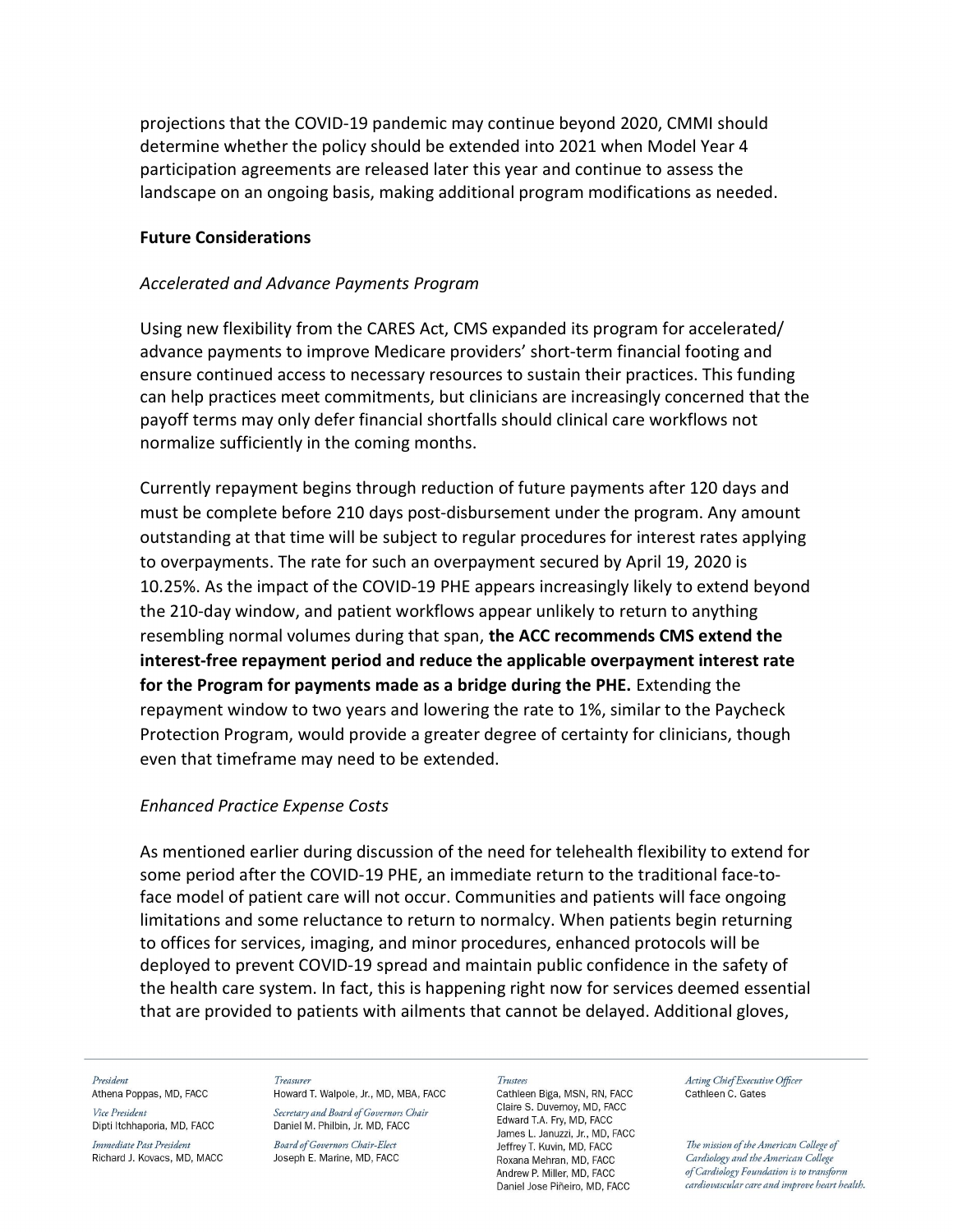masks, and cleaning supplies are being used to provide services—essentially all services—that would not normally require them. Clinical staff devote increased amounts of time to clean rooms and surfaces. The ACC recommends CMS incorporate some amount of enhanced practice expense to every patient visit to account for these enhanced costs. This could be done by increasing the payment for every patient visit by the amount of some direct practice expense input as a proxy, since these precautions will be taken with every patient for the foreseeable future. One proxy candidate would be minimum multi-specialty visit pack SA047 that includes additional non-sterile gloves and other disposable supplies, and doubling the normal cleaning time included in an office visit.

# Volume Requirements in National Coverage Determinations (NCDs)

A number of cardiovascular NCDs include minimum volume requirements used as surrogates to demonstrate the necessary infrastructure and faculty with relevant procedures/technology. Many of these procedures have been deferred to preserve inpatient space and personal PPE. It is unlikely all of the pent-up demand will be met in a timeframe that allows sites that would have otherwise qualified to maintain the requisite volumes to meet coverage criteria. It would be helpful for CMS to convey some degree of flexibility regarding these standards through an upcoming, additional interim final rule or subregulatory guidance. One approach could be to use prior years' volume data for longstanding (two years of experience) sites, while giving newer sites an additional year to meet average/minimum thresholds. Another would be to reduce or waive requirements during the PHE.

## Prior Authorization

Per recommendations from CMS, non-emergent elective procedures are now being postponed or performed primarily in the outpatient setting. Only the most serious procedures are being considered at inpatient facilities. As these inpatient settings are increasingly crowded with patients fighting the COVID-19 virus, patients awaiting lifesaving procedures are not only at a higher risk of infection but are also taking up valuable ICU bed space. Removing barriers to patients receiving their procedures and treatment in an expeditious fashion is more important now than ever before. In addition, many practices must devote significant resources complying with prior authorization requirements, which utilizes valuable and scarce clinician bandwidth and foments inefficiency.

These administrative burdens could be ameliorated by instructing Medicare Advantage plans to waive prior authorization requirements throughout the duration of the national

President Athena Poppas, MD, FACC Vice President

Dipti Itchhaporia, MD, FACC

Immediate Past President Richard J. Kovacs, MD, MACC Treasurer Howard T. Walpole, Jr., MD, MBA, FACC

Secretary and Board of Governors Chair Daniel M. Philbin, Jr. MD, FACC

**Board of Governors Chair-Elect** Joseph E. Marine, MD, FACC **Trustee** 

Cathleen Biga, MSN, RN, FACC Claire S. Duvernoy, MD, FACC Edward T.A. Fry, MD, FACC James L. Januzzi, Jr., MD, FACC Jeffrey T. Kuvin, MD, FACC Roxana Mehran, MD, FACC Andrew P. Miller, MD. FACC Daniel Jose Piñeiro, MD, FACC

Acting Chief Executive Officer Cathleen C. Gates